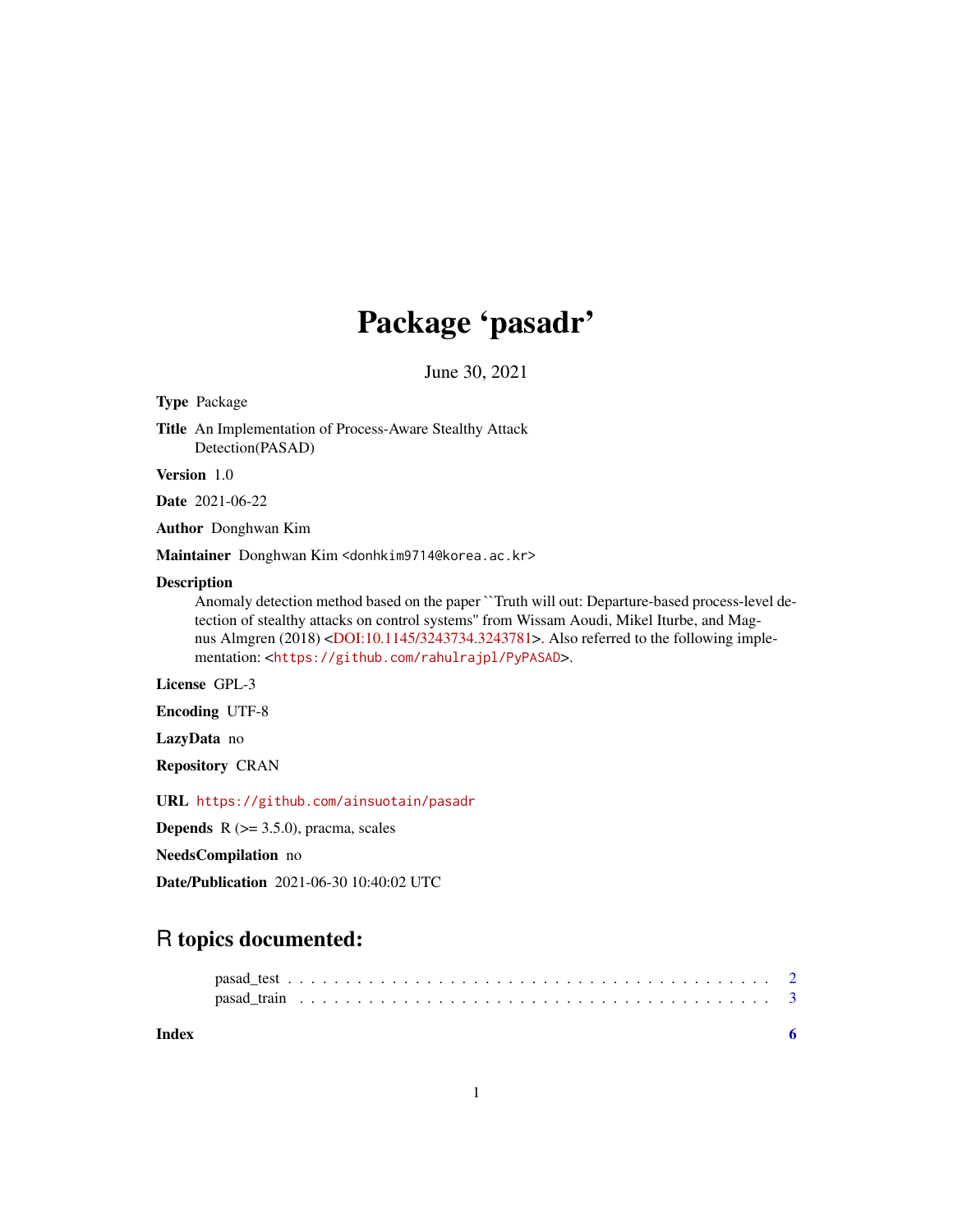<span id="page-1-1"></span><span id="page-1-0"></span>

# Description

Singular value decomposition of log covariance matrix (Trajectory matrix). This is a test phase of pasad

# Usage

```
pasad_test(obj, test_idx, newdata, r = 3, calib = 1, thres = NULL, movn = 10, plot = TRUE)
```
# Arguments

| obi      | A pasad model object result from pasad_train.                                                                                                                                                           |
|----------|---------------------------------------------------------------------------------------------------------------------------------------------------------------------------------------------------------|
| test_idx | A test index for pasad. For example, $test\_idx = c(1:4801)$ .                                                                                                                                          |
| newdata  | A test data for pasad.                                                                                                                                                                                  |
| r        | A cardinal number of eigen value. Generally, r is same by the training phase.                                                                                                                           |
| calib    | A threshold multiplier, since the threshold calculated during the training phase<br>is a rather small, so the calib can be multiplied to the threshold. (default is 1,<br>should be biggner than $0$ ). |
| thres    | If user already know the threshold, user can input the threshold.                                                                                                                                       |
| movn     | A moving average window value to see the trend of the score.                                                                                                                                            |
| plot     | Whether to draw a anomaly score or not. (default : TRUE).                                                                                                                                               |

# Value

An object of class pasad\_test.

| total_scores | Anomaly score results from the pasad.                   |
|--------------|---------------------------------------------------------|
| tr_score     | A pasad score of the training index.                    |
| te_score     | A pasad score of the test index.                        |
| extraced     | A noise-reduced signal.                                 |
| threshold    | A (calculated) threshold.                               |
| outidx       | An index of a anomaly score greater than the threshold. |

#### Author(s)

Donghwan Kim <donhkim9714@korea.ac.kr> <dhkim2@bistel.com>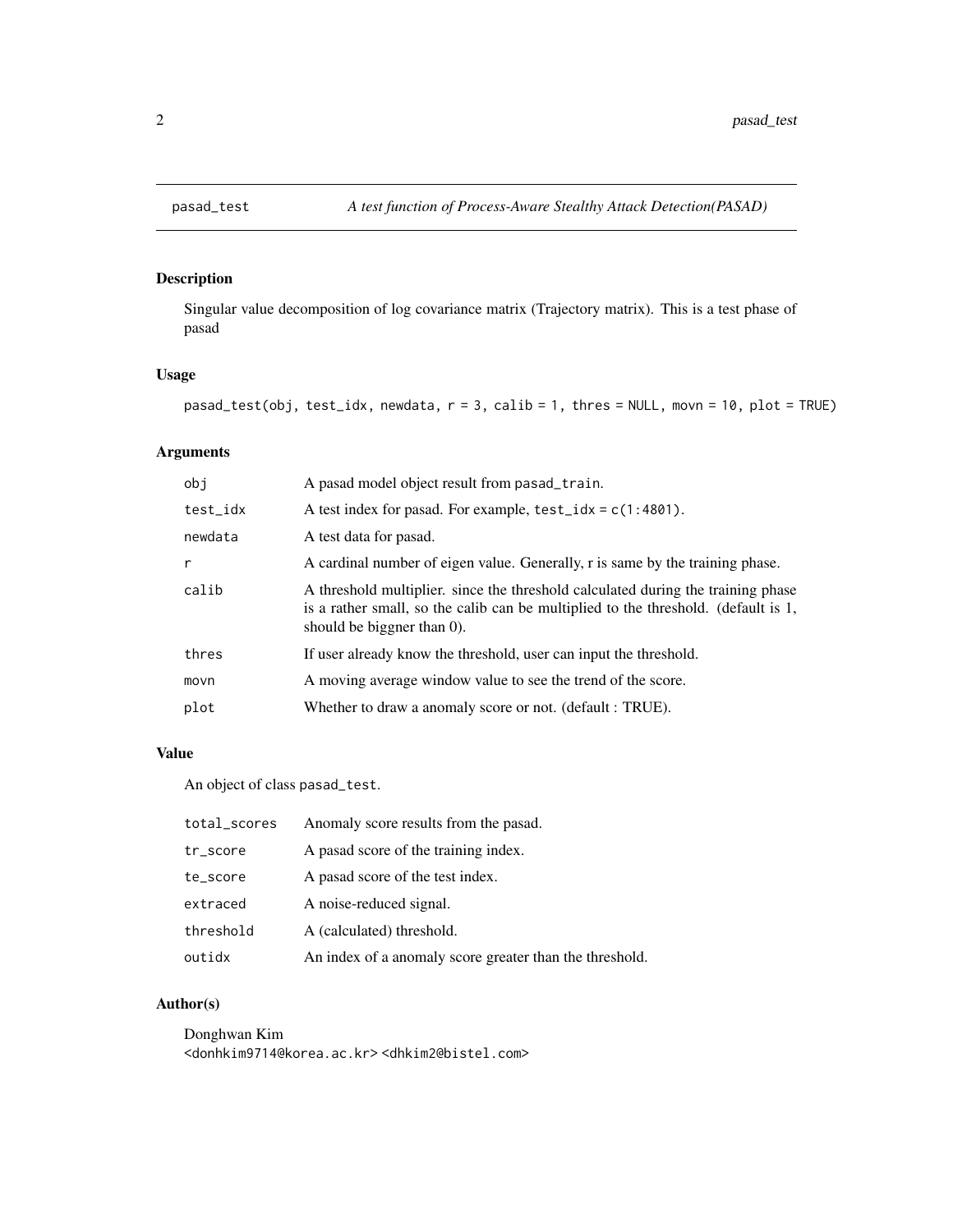# <span id="page-2-0"></span>pasad\_train 3

#### References

Wissam Aoudi, Mikel Iturbe, and Magnus Almgren (2018) <DOI:10.1145/3243734.3243781>. *In Proceedings of the 2018 ACM SIGSAC Conference on Computer and Communications Security*, pp. 817-831.

<https://github.com/mikeliturbe/pasad> <https://github.com/rahulrajpl/PyPASAD>

# See Also

[pasad\\_train](#page-2-1)

#### Examples

```
# data input
fpath = system.file("extdata", "sa.csv", package="pasadr")
sa = read.csv(fpath)
# check data
sig = sa$V5plot(sig)
# training using pasad and check the scree plot
train\_idx = c(1:500)obj = pasad_train(x = sig,train_idx = train_idx,
                  r = 1,
                  ws = length(train_idx)/2,
                  scree_plot = TRUE)
# test whole data and check the anomaly score of test data
pred = pasad_test(obj = obj,test\_idx = 1:4801,newdata = sig,r = 1,
                  calib = 1,
                  plot = TRUE)
# check the structure of test results
str(pred)
```
<span id="page-2-1"></span>pasad\_train *A training function of Process-Aware Stealthy Attack Detection(PASAD)*

#### Description

Singular value decomposition of log covariance matrix (Trajectory matrix). This is a training phase of pasad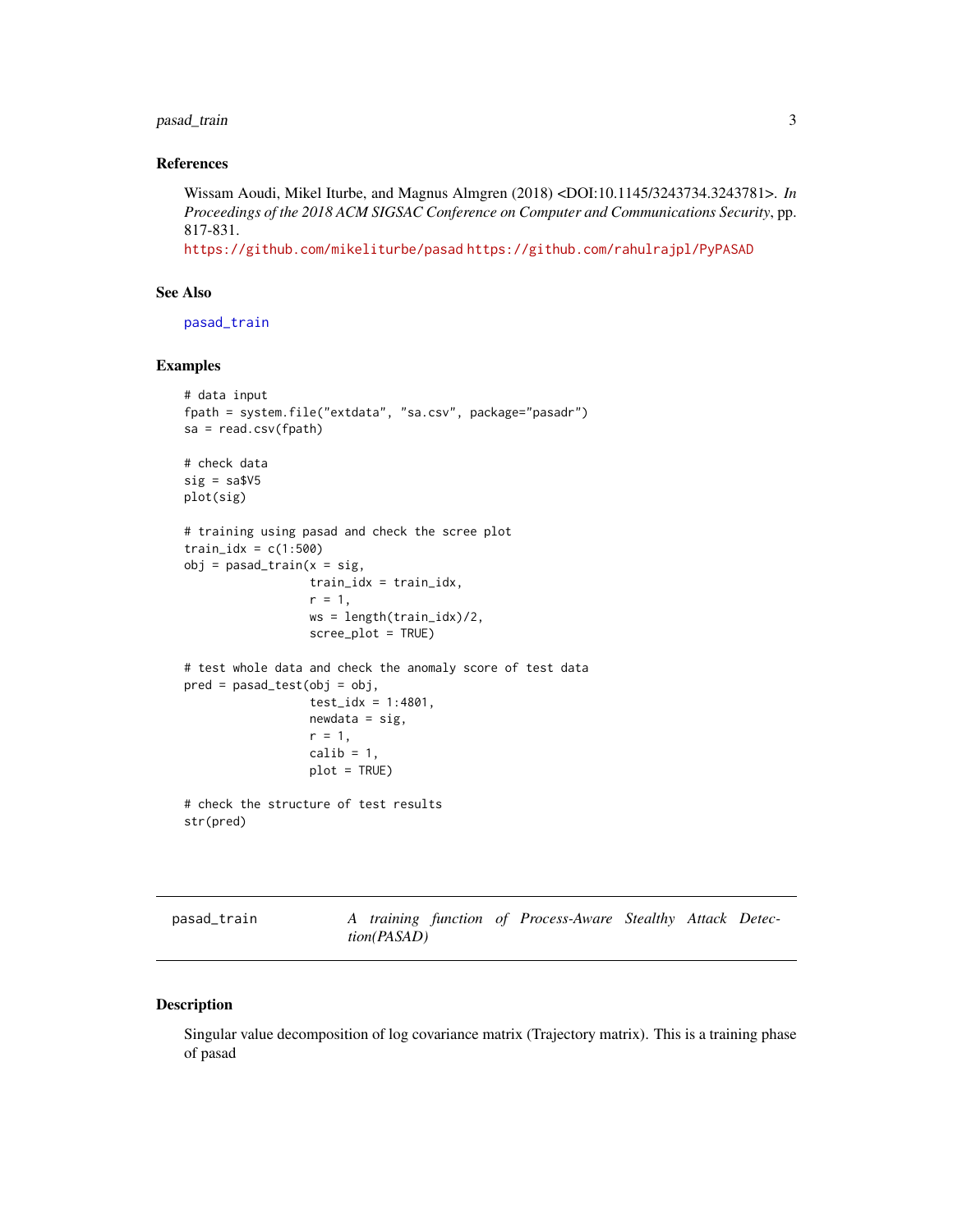#### <span id="page-3-0"></span>Usage

pasad\_train(x, train\_idx, r = 3, ws, scree\_plot = FALSE)

# Arguments

| $\mathsf{x}$ | A signal data for inspectation.                                                            |
|--------------|--------------------------------------------------------------------------------------------|
| train_idx    | A training index fot pasad. For example, $train\_idx = c(1:500)$ .                         |
| r            | A cardinal number of eigen value. Generally r is smaller than 3. (default : 3).            |
| WS           | A length of lag for creating covariance matrix. (default is a half of training<br>length). |
| scree_plot   | Whether to draw a scree_plot or not. (default : TRUE).                                     |

#### Value

An object of class pasad\_train.

| N         | A length of signal data.                        |
|-----------|-------------------------------------------------|
|           | A length of lag for creating covariance matrix. |
| U         | The r leading eigenvectors.                     |
| X         | A trajectory matrix.                            |
| X         | An original signal.                             |
| WS        | A length of lag for creating covariance matrix. |
| train_idx | A training index fot pasad.                     |
| x_train   | A data used for training.                       |
| singulars | A transpose of singular matrix                  |

# Author(s)

Donghwan Kim <donhkim9714@korea.ac.kr> <dhkim2@bistel.com>

#### References

Wissam Aoudi, Mikel Iturbe, and Magnus Almgren (2018) <DOI:10.1145/3243734.3243781>. *In Proceedings of the 2018 ACM SIGSAC Conference on Computer and Communications Security*, pp. 817-831.

<https://github.com/mikeliturbe/pasad> <https://github.com/rahulrajpl/PyPASAD>

# See Also

[pasad\\_test](#page-1-1)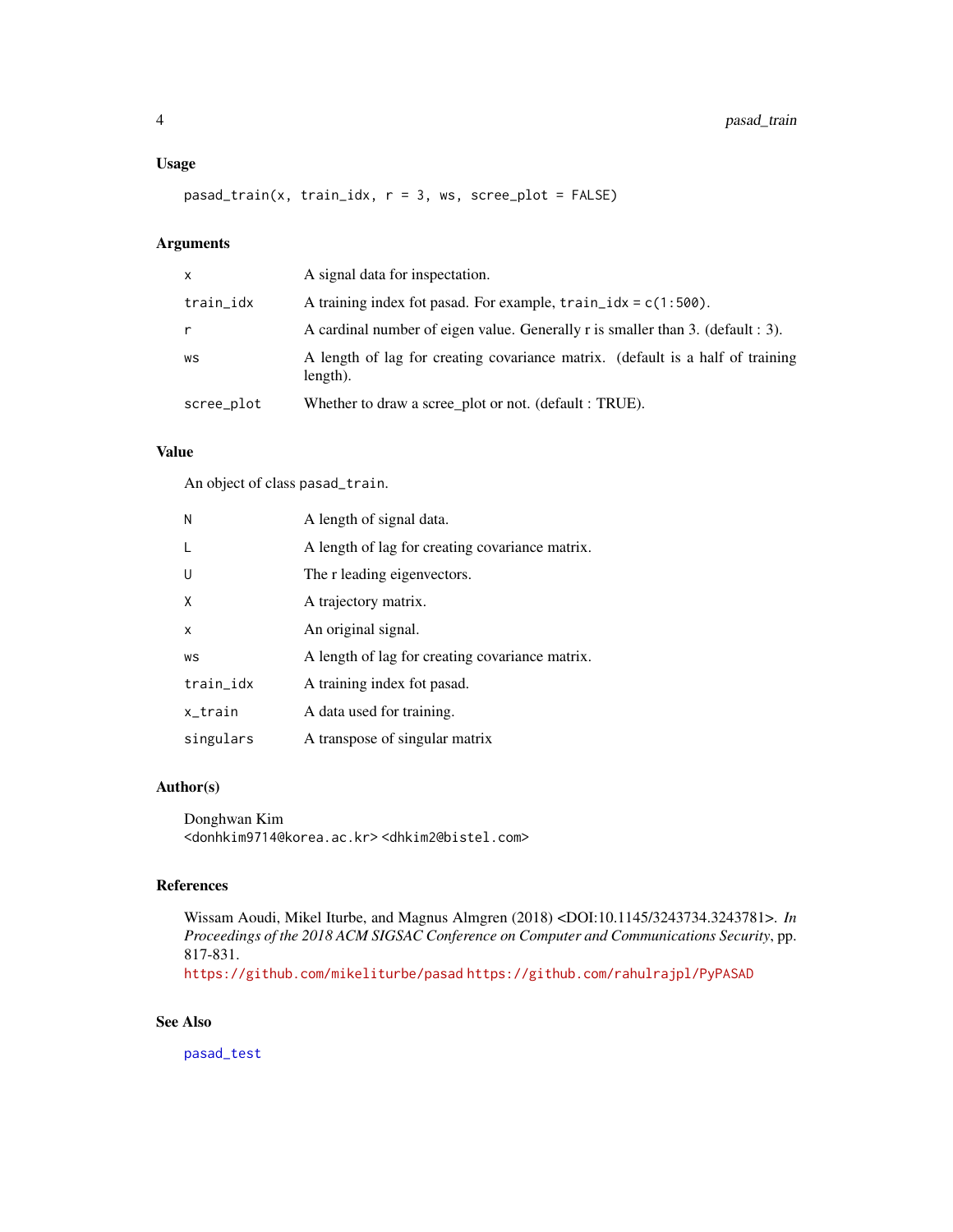# pasad\_train 5

# Examples

```
# data input
fpath = system.file("extdata", "sa.csv", package="pasadr")
sa = read.csv(fpath)
## NOT RUN:
## data(package = "pasadr")
# check data
sig = sa$V5plot(sig)
# training using pasad and check the scree plot
train\_idx = c(1:500)obj = pasad_train(x = sig,train_idx = train_idx,
                 r = 1,
                  ws = length(train_idx)/2,
                  scree_plot = TRUE)
# check the pasad model objects
str(obj)
```